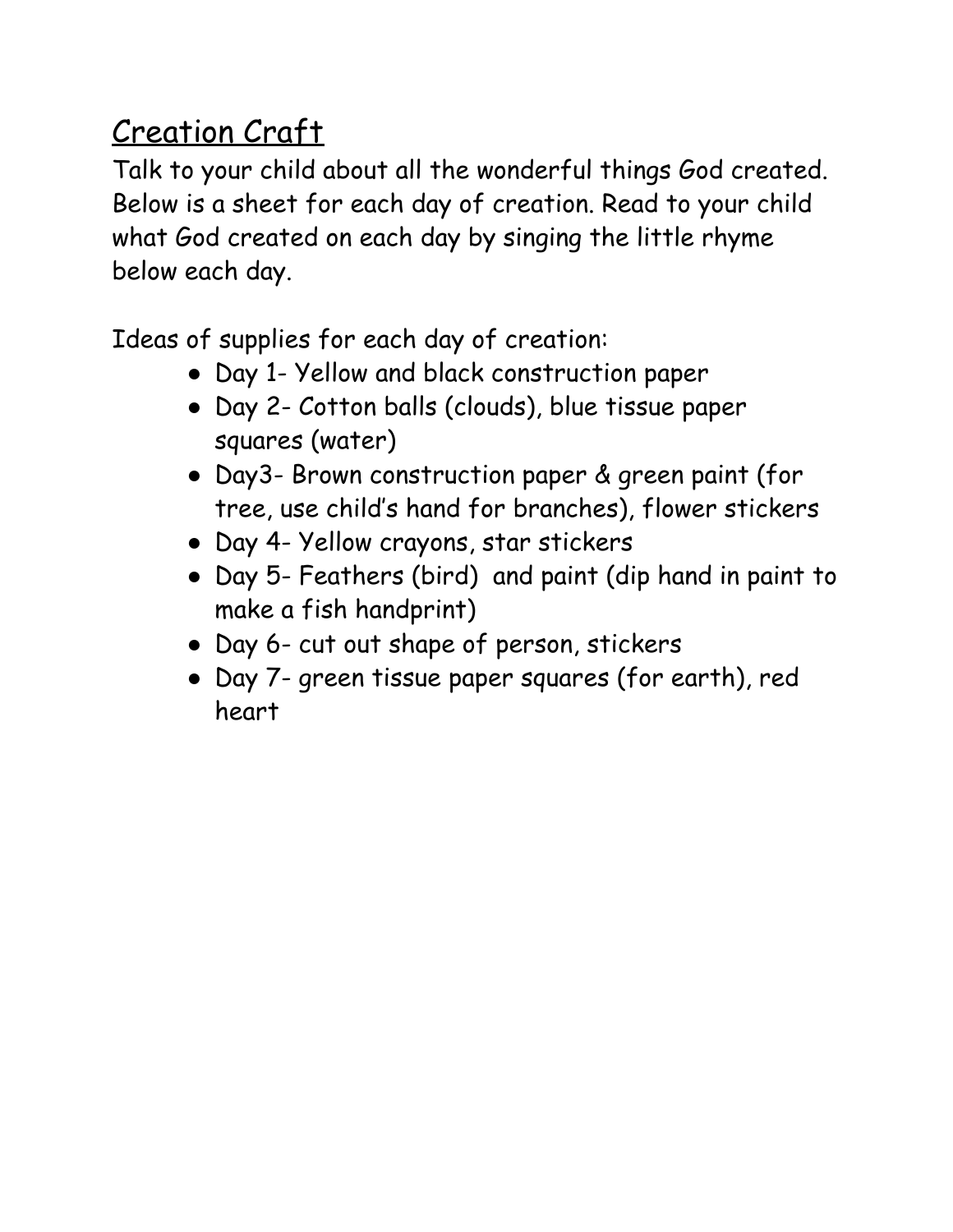God created, God created, Night and Day, Night and Day, That was on the first day, That was on the first day, It was good, It was good.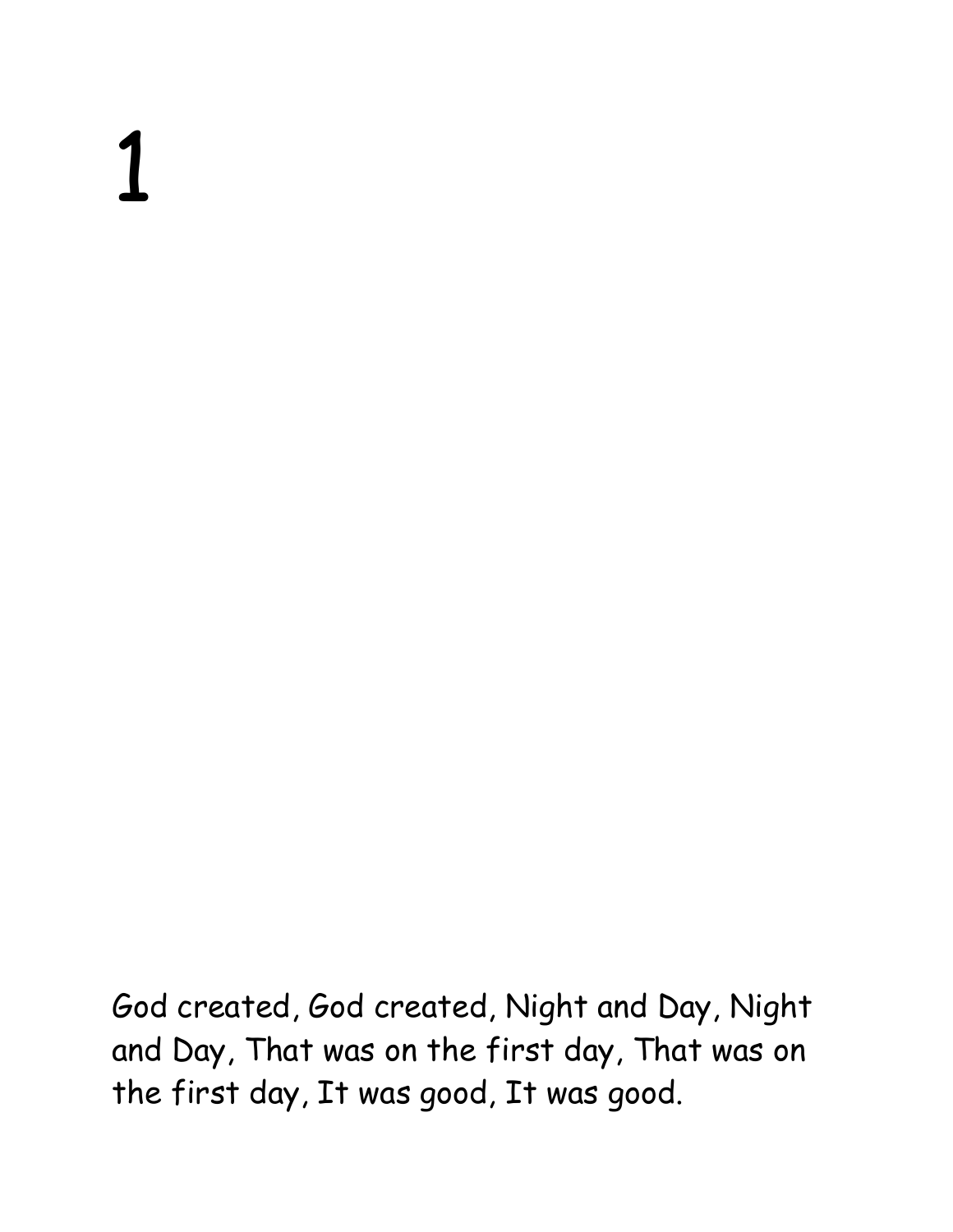God created, God created, Sky and Clouds, Sky and Clouds, That was on the second day, That was on the second day, It was good, It was good.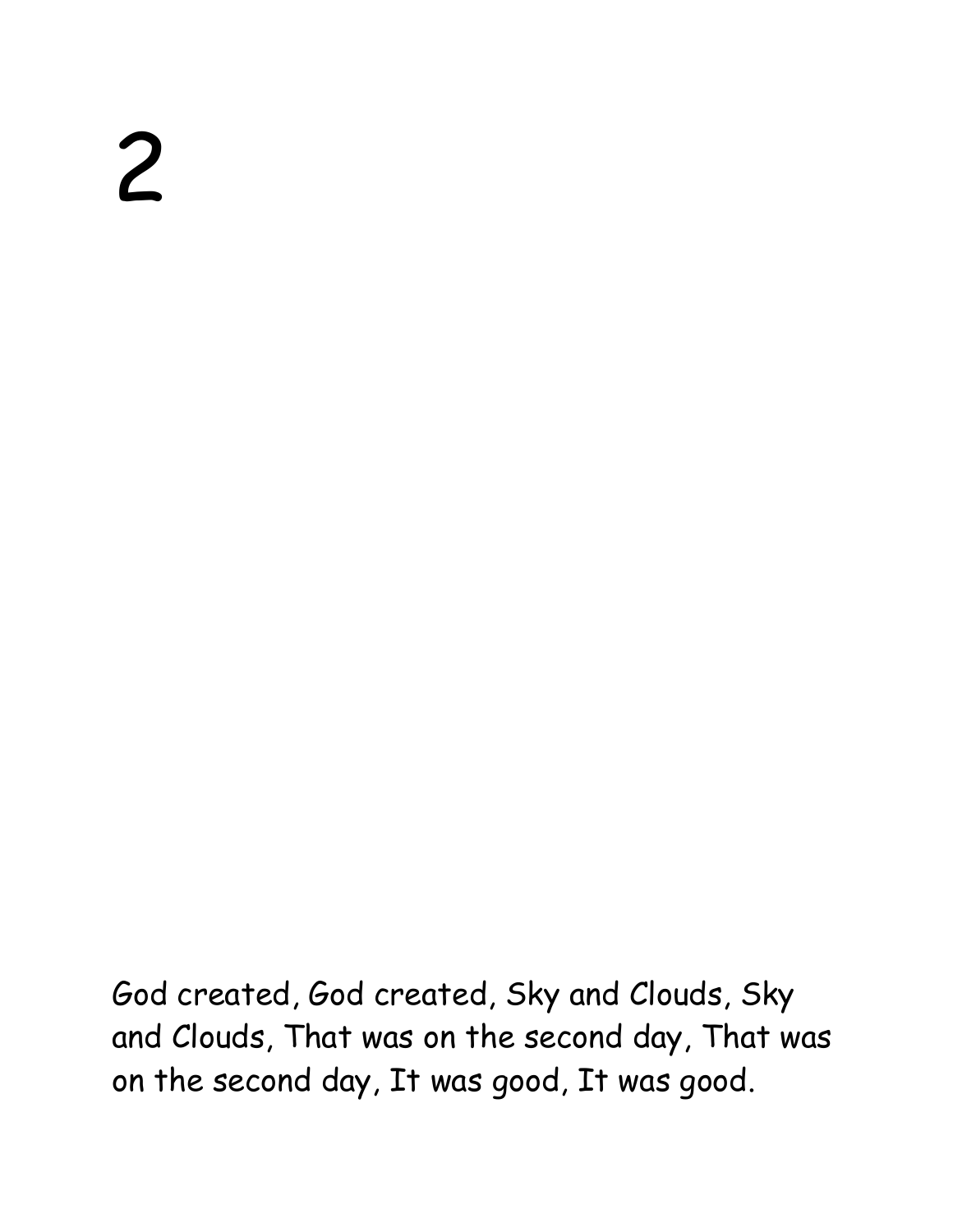God created, God created, Land and Plants, Land and Plants, That was on the third day, That was on the third day, It was good, It was good.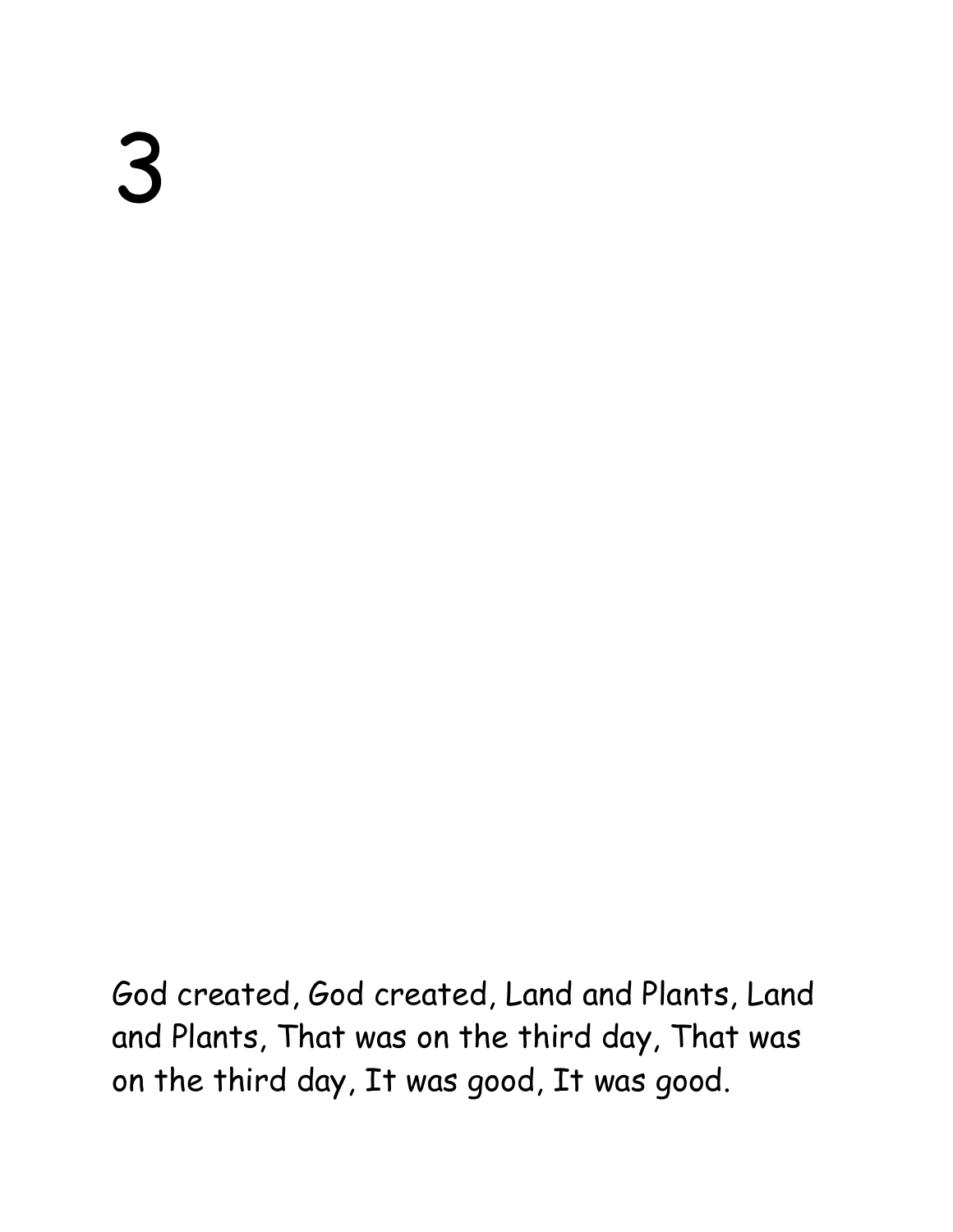

God created, God created, Sun, Moon, and Stars, Sun, Moon, and Stars, That was on the fourth day, That was on the fourth day, It was good, It was good.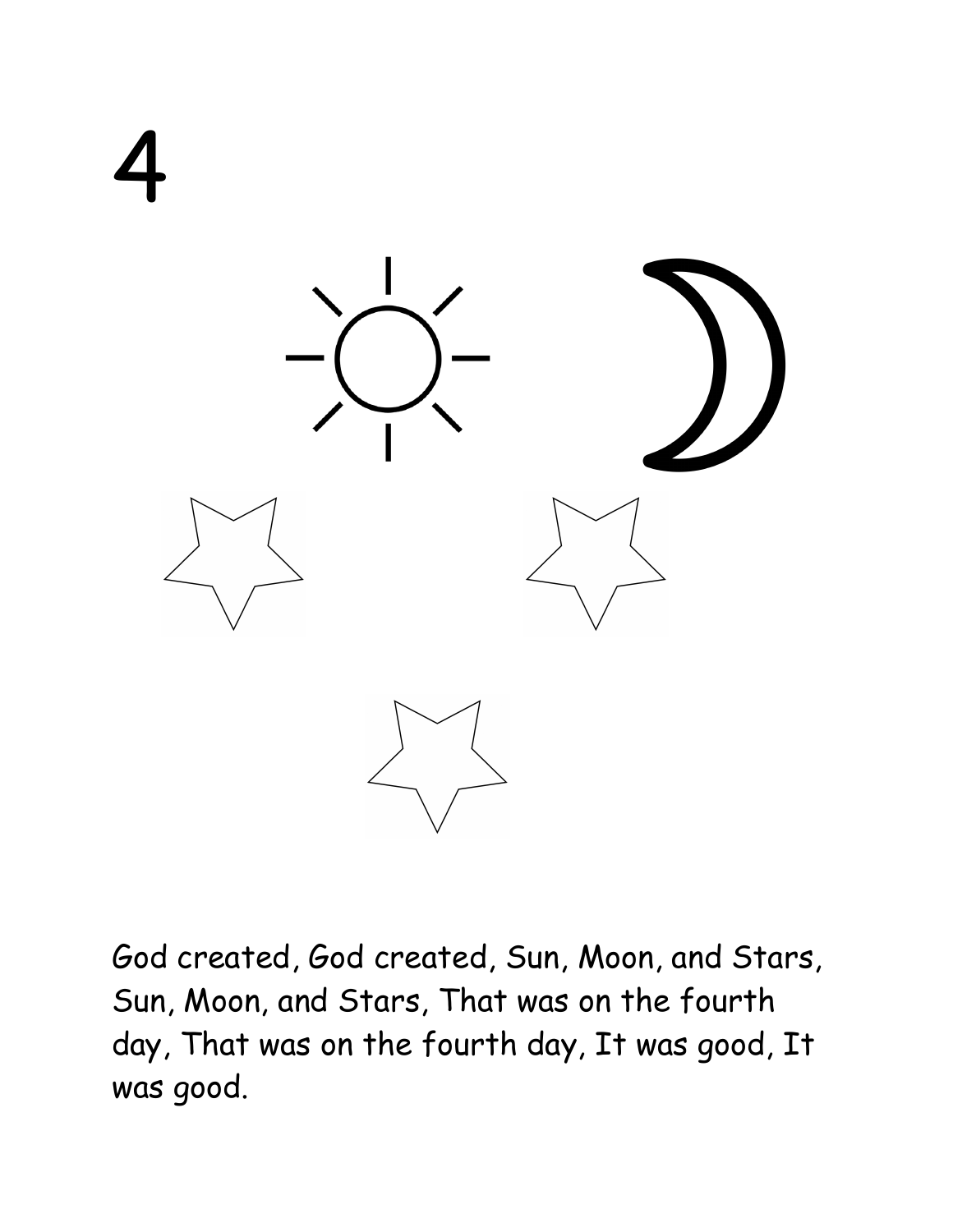

God created, God created, Birds and Fish, Birds and Fish, That was on the fifth day, That was on the fifth day, It was good, It was good.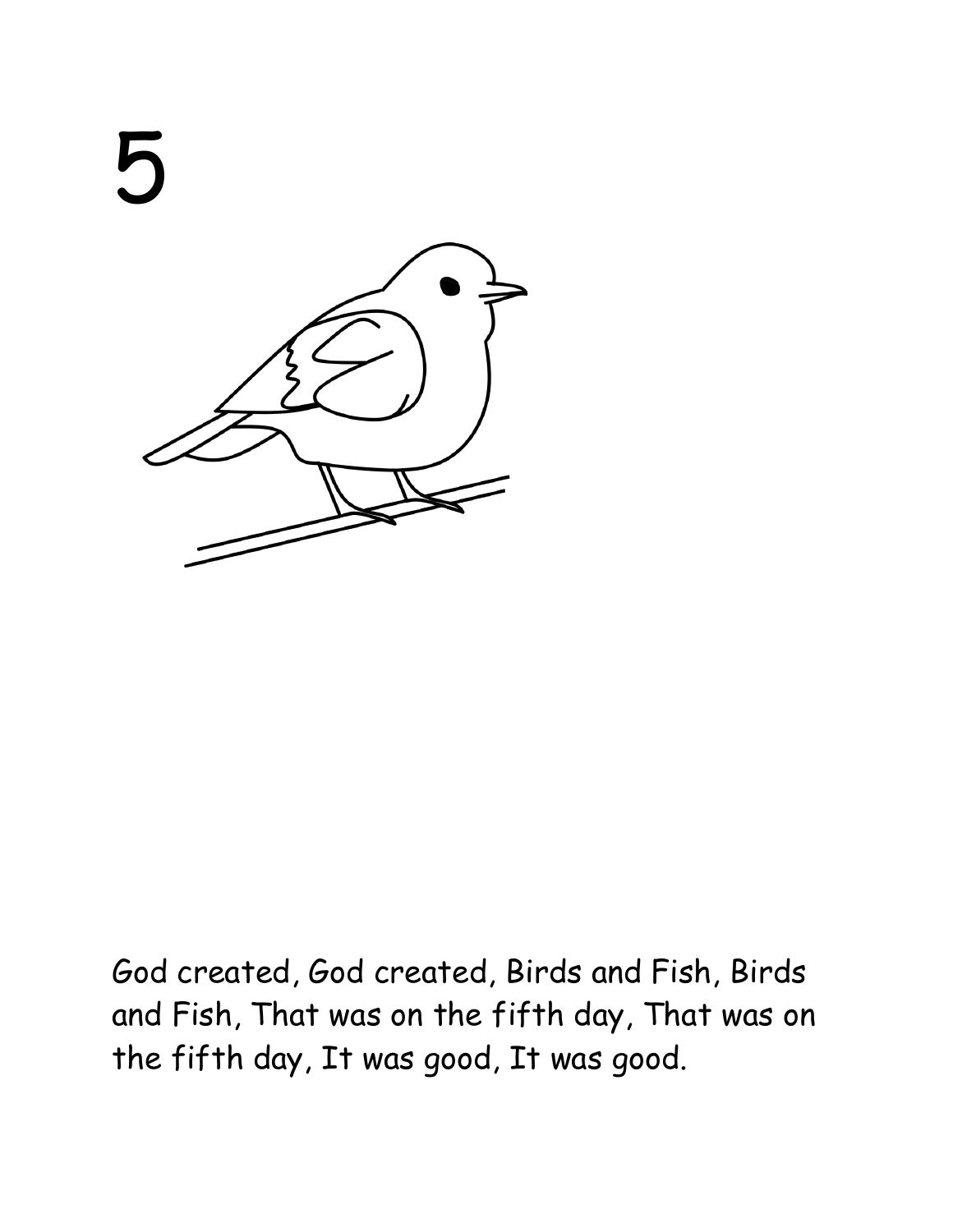God created, God created, Animals and People, Animals and People That was on the sixth day, That was on the sixth day, It was good, It was good.